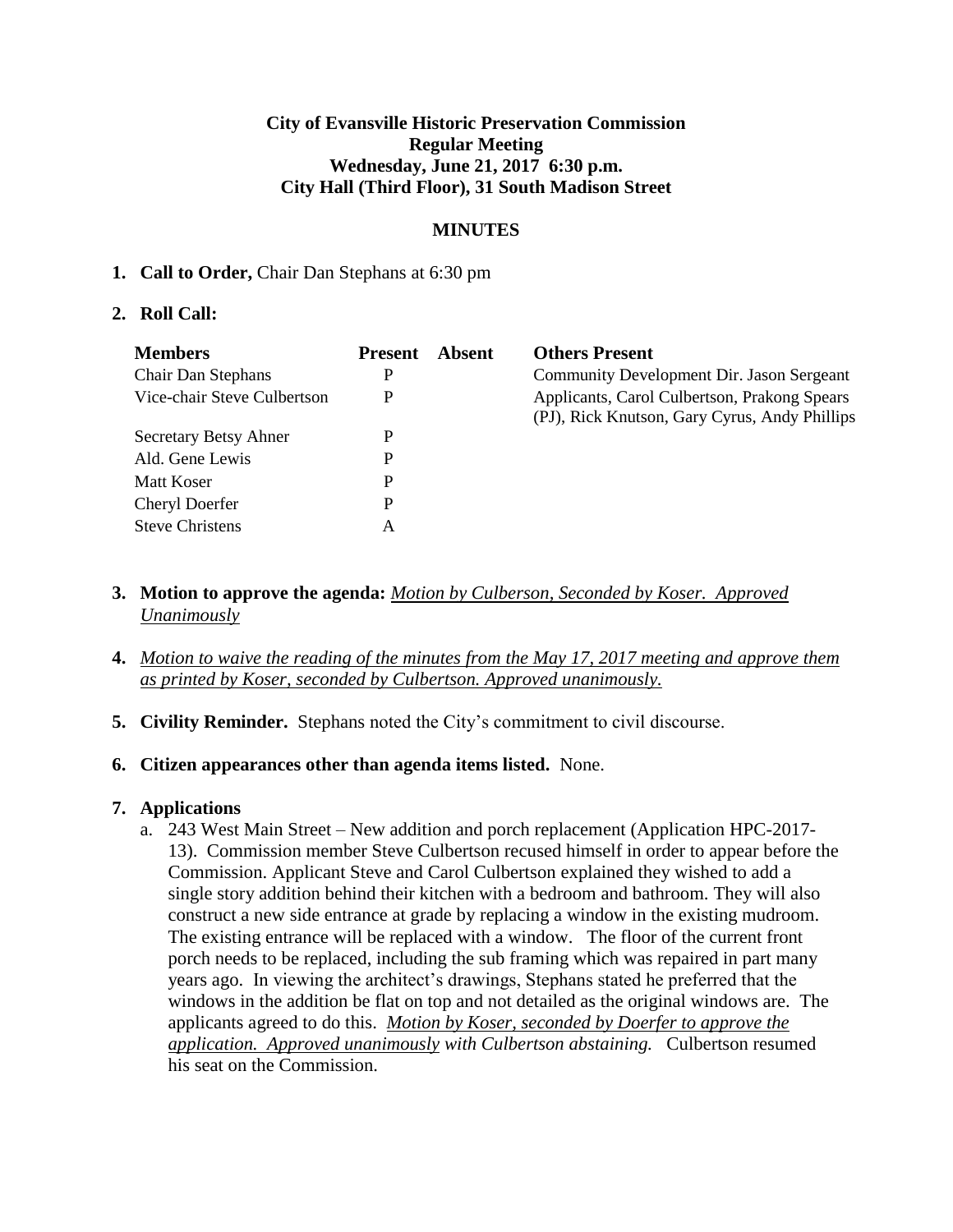- b. 11 S. Madison St. Remove and replace windows (Application HPC 2017-14) PJ and Knutson explained the wood of the windows has deteriorated and cannot be repaired. They would like to replace them with double hung vinyl windows. custom made to fit the window openings. Stephans stated the preferred method is to replace them with the same material the originals were made of. The applicant explained the windows will be custom made to fit the window openings*. Motion by Culbertson, seconded by Lewis to approve the application. Approved unanimously*.
- c. 138 W. Main Street Remove and replace windows (Application 2017-15) Owner Gary Cyrus explained that the kitchen and all season room windows would not be replaced. *Motion by Doerfer, seconded by Lewis to approve the application. Approved unanimously.*
- d. 115 E. Main Remove and replace siding and windows (Application 2017-16) Owner Andy Phillips was not present at beginning of consideration of this item and Sergeant explained the work to be done. *Motion by Koser, seconded by Culbertson to approve the application. Approved unanimously.* Phillips joined the meeting and answered questions from Commission members. *Motion by Culbertson, seconded by Koser to amend the original motion to state the second floor windows are not being changed and glass only is being replaced on the first floor. Motion carried unanimously.*

# **8. New Business**

- a. Discussion of protection of individual properties. There are 4 homes with plaques outside of the Historic Districts and there is a question on how much protection this offers them. It was suggested that the contracts be reviewed for information on deed restrictions before any other action is taken.
- b. Commission discussed a request for a new scoreboard at Lake Leota Park. The City would consider it a billboard if it had a company name on. Sergeant suggested it may be possible to copy small plaques on benches in the park that are given in "memory of". Koser expressed concern about what the back of the scoreboard might look like. Sergeant said if it was encased in wood it might be too large to meet code. It may be best if the back faced the businesses on the east side of the park. *Motion by Culbertson, second by Koser to approve the base sign, it should located in the area from center to left field and the Commission would like to see more details about the enclosure. Motion carried unanimously.*

# **9. Old Business**

- a. Lake Leota Park Pool Building Sergeant is working on the building and has gotten the State Historical Society to agree to look at it early in the process. Consultants are doing a needs assessment and early proposals include using the Park Store more. On August 27 there will be a presentation on Lake Leota Park at 1 PM in the Horse Barn by Tim Heggeland.
- b. Update on 15, 17, 19 East Main the owner is paused on rebuilding and the city has submitted a grant to assist him. The concern in rebuilding is financial.